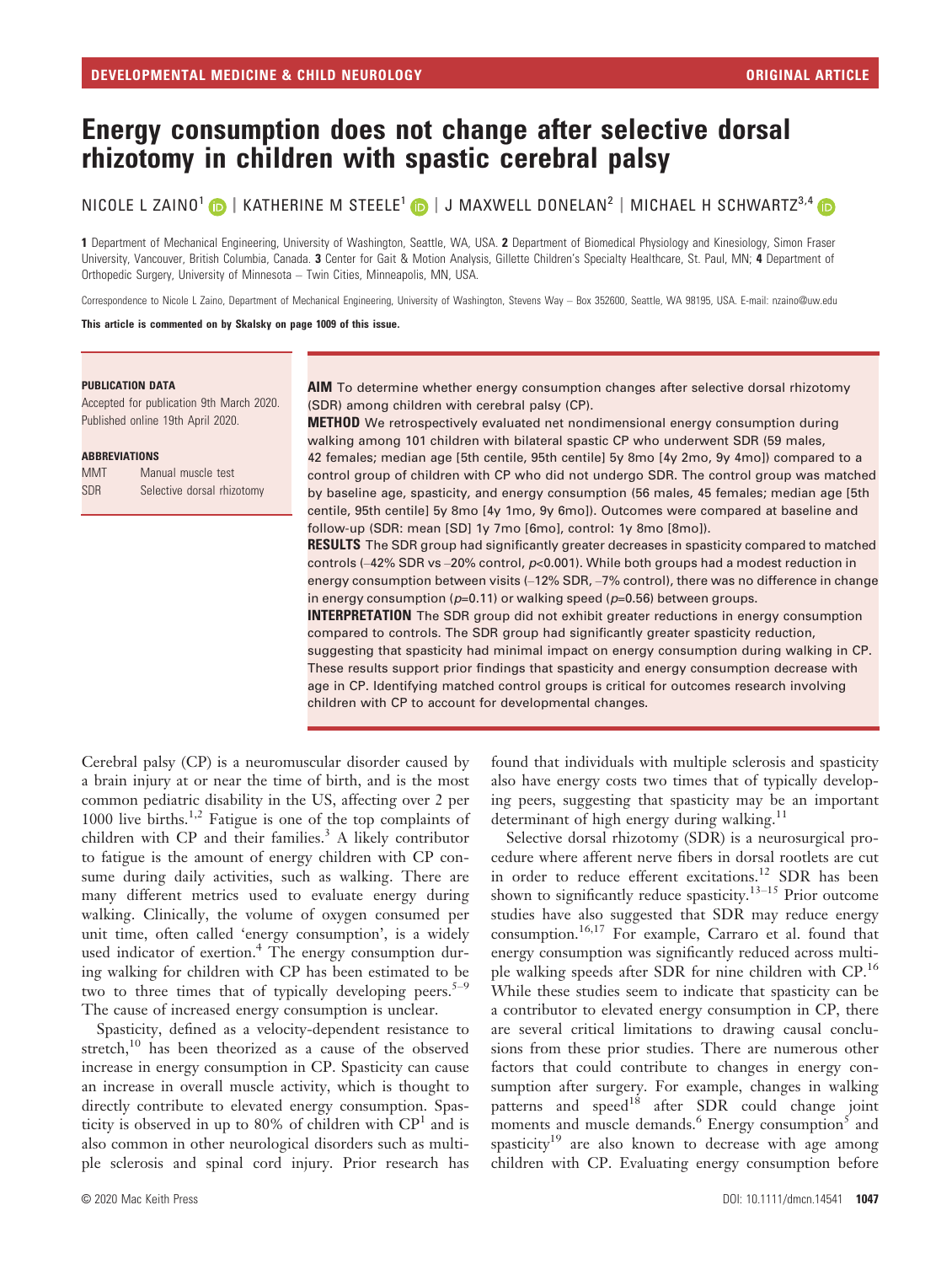and after procedures thus requires that covariate factors, such as speed and age, be considered. Identifying appropriate control groups of peers with CP provides one method to address these challenges.

The purpose of this study was to determine if spasticity is a significant contributor to elevated energy consumption among children with CP by investigating if reducing spasticity after SDR leads to lower energy consumption. We hypothesized that if spasticity contributes to energy consumption for children with CP, then an SDR should result in greater changes in energy consumption compared to matched controls with CP who did not undergo an SDR. Understanding the role of spasticity on energy consumption is important to inform treatments that aim to lower energy consumption, reduce fatigue, and increase quality of life for children with CP.

# **METHOD**

# **Participants**

We retrospectively identified individuals with bilateral spastic CP who underwent gait analysis at Gillette Children's Specialty Healthcare (St. Paul, MN, USA) between 1994 and 2018. Inclusion criteria for this study were individuals younger than 18 years old who: (1) had a primary diagnosis of bilateral spastic CP; (2) underwent a bilateral SDR before the age of 12 years; (3) had at least one gait analysis before (baseline) and after (follow-up) SDR that included both energy consumption and Ashworth scores.

We also identified a control group of peers with CP that met the above inclusion criteria but did not undergo an SDR. This group was matched to the treatment cohort by baseline levels of age, energy consumption, and spasticity (Fig. 1). To identify matching peers between the control and SDR cohort we transformed all matching variables for each participant into a single summary score using an autoencoder.<sup>20</sup> An autoencoder is a neural network that can be used for dimensionality reduction of complex data.<sup>21</sup> For this research, the autoencoder was defined using age, energy consumption, and spasticity across all children with bilateral spastic CP who had previously received a gait analysis at Gillette Children's Specialty Healthcare to define a summary metric of the variations in these dimensions across the population. The summary scores were then calculated for each child in the SDR group and a k-nearest-neighbors search algorithm was used to identify the closest matching peer with CP. If two children in the SDR group matched to the same nearest neighbor peer, we checked to determine if the second-nearest neighbor was an acceptable match. To be acceptable, the distance to the second-nearest neighbor had to be within the 95th centile of the distances between the SDR group and their first nearest neighbors.

This method was used to actively match participants based on age, walking speed, and spasticity. To avoid overconstraining the matching algorithm, we evaluated whether other important variables were passively matched. In this context, 'passively matched' means the baseline values of variables were matched between groups despite not being

# What this paper adds

- Energy consumption is not reduced after rhizotomy compared to matched controls with cerebral palsy (CP).
- Spasticity has minimal contribution to elevated energy consumption in CP.

included in the active matching. Additionally, the resulting groups were constrained after active matching in order to limit the difference in follow-up time between matched pairs to less than 18 months. All matching variables were compared between groups to evaluate the similarity of the cohorts using Wilcoxon rank-sum tests.

#### **Spasticity**

To evaluate spasticity, we calculated a summary spasticity score for each individual. The score was derived from the Ashworth Scale of six right limb muscle groups using principle component analysis.<sup>22</sup> The six muscle groups were hip adductors, hip flexors, hamstrings, rectus femoris, plantarflexors, and posterior tibialis. The Ashworth Scale is a discrete scale with five levels used to categorize spasticity.<sup>23</sup> At Gillette Children's Specialty Healthcare, the following Ashworth Scale definitions are used: (1) no increase in tone, (2) slight increase in tone, (3) more marked increase in tone, (4) considerable increase in tone, and (5) rigidity. This spasticity summary score is a weighted average and can be interpreted as an Ashworth score on a continuous 1 to 5 scale.

### Energy

Energy during walking was assessed by converting the time rate of breath-by-breath oxygen consumption  $(O_2^{cross})$  to energy consumption  $(E<sup>gross</sup>)$  using the conversion rate of 21 Joules/ml.<sup>24</sup> Both  $\dot{O}_2^{\text{gross}}$  and  $\dot{O}_2^{\text{Test}}$  were converted to gas volume expressed under standard conditions of temperature, pressure, and dry from testing conditions. The testing protocol consisted of a 6-minute over-ground barefoot walking trial preceded by a 3 to 10 minute rest period.<sup>4</sup> Resting energy consumption  $(E<sup>rest</sup>)$  was assessed during supine or sitting.<sup>4</sup> We calculated net-nondimensionalized energy consumption as:

Net - nondimensionalized energy consumption  $=$ 

$$
(E^{\text{gross}} - E^{\text{rest}}) \times \left(\frac{1}{\text{mg}\sqrt{gL_{\text{leg}}}}\right)
$$

where  $m$  is body mass,  $L_{\text{leg}}$  is the length of the leg, and g is acceleration because of gravity.

## **Strength**

Strength was also collected during the physical exam using a manual muscle test (MMT) for hip extensors, hip flexors, knee extensors, knee flexors, and plantarflexors. Like the method used for the summary spasticity score, an individual strength score was calculated for each individual for both the baseline and follow-up visits using principle component analysis. This MMT summary score is a weighted average and can be interpreted as an MMT score on a continuous 1 to 5 scale, where 1 is defined as 'visible or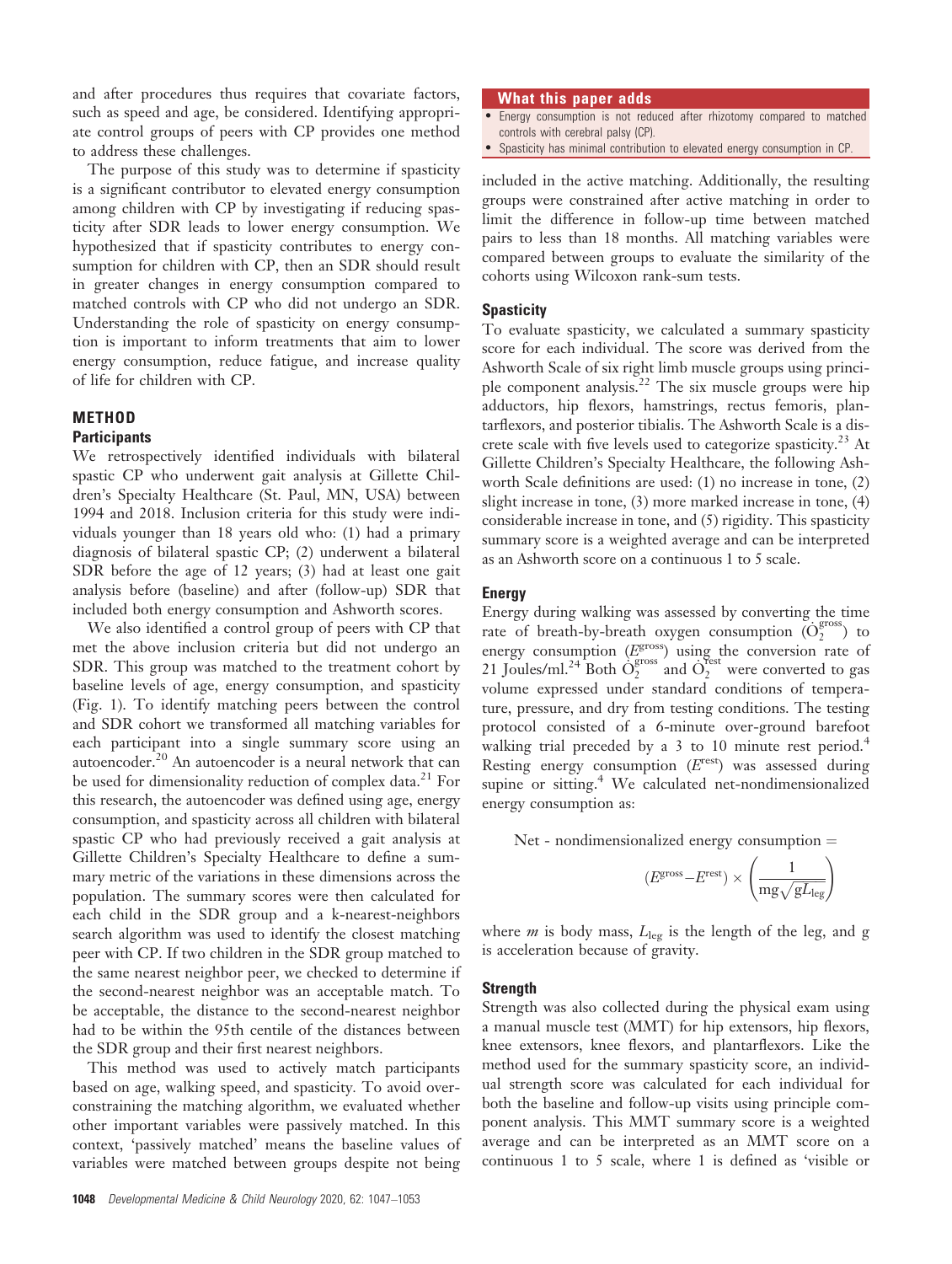

Figure 1: Baseline age, net-nondimensionalized (NN) energy consumption, summary spasticity score, and nondimensionalized (ND) walking speed for (top row) children who underwent a selective dorsal rhizotomy and (bottom row) matched peers with cerebral palsy. Participants were actively matched for age, NN energy consumption, and summary spasticity score. While not actively matched, speed was passively matched between groups. [Colour figure can be viewed at wileyonlinelibrary.com]

palpable contraction (no range of motion)' and 5 is defined as 'full range of motion against gravity'.

# Walking speed

Walking speed was measured during the 6-minute overground barefoot walking trial. We computed nondimensionalized walking speed as:<sup>25</sup>

$$
Nondimensionalized speed = speed \times \left(\frac{1}{\sqrt{gL_{leg}}}\right)
$$

# Statistical analysis

We used Wilcoxon signed-rank tests  $(\alpha < 0.05)$  to compare changes in net-nondimensionalized energy consumption, spasticity, and walking speed between baseline and followup within each group (SDR and control). We then used Wilcoxon rank-sum tests ( $\alpha \leq 0.05$ ) to compare change in net-nondimensionalized energy consumption, spasticity, and walking speed between the groups (SDR vs control). All values are reported as a median (5th centile, 95th centile), unless otherwise noted. All analyses were done using Matlab (MathWorks Inc., Natick, MA, USA).

# RESULTS

# Baseline comparison of groups

We identified 101 individuals with CP (59 males, 42 females) who met the inclusion criteria for the SDR group (age 5y

8mo [4y 2mo, 9y 4mo]; height 107cm [96.5cm, 133.2cm]; weight 17.7kg [14.1kg, 27.3kg]). Our control group consisted of 101 individuals with CP (56 males, 45 females) who did not undergo an SDR (age 5y 8mo [4y 1mo, 9y 6mo]; height 110cm [96.5cm, 131.3cm]; weight 18.8kg [13.8kg, 33.6kg]). The distributions for age, walking speed, netnondimensionalized energy consumption, and spasticity at baseline were well matched between groups (Table 1, Fig. 1). There were no significant differences between groups for baseline net-nondimensionalized energy consumption ( $p=0.6$ ) and baseline age ( $p=0.8$ , Table 2). There was a small difference between groups for baseline spasticity (SDR 2.2 [1.4, 3.3] and control 1.9 [1.2, 3.0];  $p<0.001$ ), with an effect size of 0.8. This difference in spasticity corresponds to less than half of an Ashworth level, below the threshold for clinical significance. The time between visits was similar between groups (SDR 1y 6mo [1y 1mo, 2y 8mo] and control  $1y$  6mo  $[0y 11$ mo,  $2y 11$ mo];  $p=0.7$ ).

#### **Spasticity**

Children who underwent SDR exhibited greater reductions in spasticity at follow-up compared to matched peers with CP  $(p<0.001$ ; Table 1 and Fig. 2). The baseline summary spasticity score was 2.2 (1.4, 3.3) for the SDR group and 1.9 (1.2, 3.0) for the control group. The SDR group exhibited a large decrease in spasticity after surgery, with a follow-up summary spasticity score of 1.2 (1.0, 1.7;  $p<0.001$ ). The change in spasticity after SDR varied from  $-2.7$  to 0 (-0.9)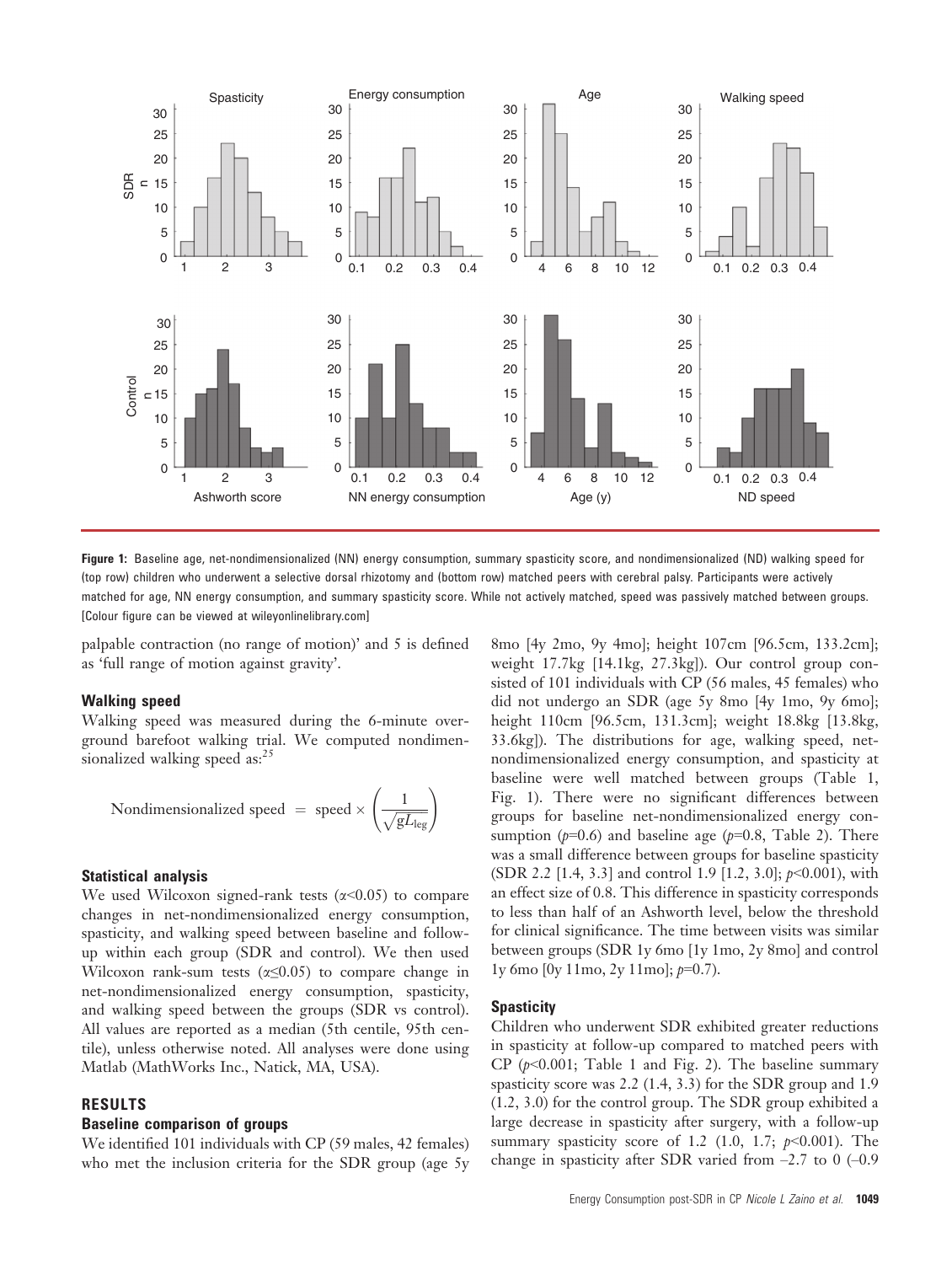|  |  |  | Table 1: Summary of demographics and outcome measures for both cohorts |  |  |  |  |  |  |
|--|--|--|------------------------------------------------------------------------|--|--|--|--|--|--|
|--|--|--|------------------------------------------------------------------------|--|--|--|--|--|--|

|                          | <b>Baseline</b>       |                     | Follow-up            |                      | Change                     |                         |  |
|--------------------------|-----------------------|---------------------|----------------------|----------------------|----------------------------|-------------------------|--|
|                          | <b>SDR</b>            | Control             | <b>SDR</b>           | Control              | <b>SDR</b>                 | Control                 |  |
| Age (y:mo)               | 5:8(4:2, 9:4)         | 5:8(4:1, 9:6)       | 7:6(5:6, 11:1)       | 7:6(5:6, 11:10)      | 1:6(1:1, 2:8)              | 1:6(0:11, 2:11)         |  |
| Height (cm)              | 107.0 (96.5, 133.4)   | 110.0 (96.5, 131.3) | 118.4 (104.1, 146.5) | 120.7 (106.3, 142.6) | 8.5(2.8, 18.5)             | 9.0(0.9, 20.8)          |  |
| Weight (kg)              | 17.7(14.1, 27.3)      | 18.8 (13.8, 33.6)   | 21.7 (16.4, 36.1)    | 22.9(17.1, 40.2)     | 3.60(1.2, 9.8)             | 3.70(0.9, 13.7)         |  |
| Leg length (cm)          | 53.5 (47.0, 69.2)     | 55.0 (47.0, 70.5)   | 60.0(52.3, 77.0)     | 61.5 (51.8, 77.0)    | 5.5(2.0.11.5)              | 6.0(2.0, 13.0)          |  |
| NN energy<br>consumption | 0.22(0.12, 0.32)      | 0.21(0.11, 0.36)    | 0.17(0.11, 0.27)     | 0.19(0.09, 0.30)     | $-0.04$ ( $-0.15$ , 0.07)  | $-0.01$ $(-0.14, 0.08)$ |  |
| Spasticity               | 2.20(1.4, 3.3)        | 1.90(1.2, 3.0)      | 1.20(1.0, 1.7)       | 1.40(1.0, 2.6)       | $-0.9$ ( $-2.2$ , $-0.2$ ) | $-0.4$ ( $-1.3$ , 0.5)  |  |
| NN walking<br>speed      | $0.32$ $(0.14, 0.42)$ | 0.30(0.13, 0.42)    | 0.32(0.12, 0.40)     | $0.32$ (0.13, 0.41)  | $0.00 (-0.11, 0.11)$       | $0.01$ (-0.11, 0.11)    |  |

Data are median (5th centile, 95th centile). SDR, selective dorsal rhizotomy; NN, net-nondimensionalized.

| <b>Table 2:</b> P-values comparing cohorts                     |                              |                              |                              |  |  |  |  |
|----------------------------------------------------------------|------------------------------|------------------------------|------------------------------|--|--|--|--|
|                                                                | <b>Baseline</b>              | Follow-up                    | Change                       |  |  |  |  |
| Age<br>NN energy consumption<br>Spasticity<br>NN walking speed | 0.8<br>0.6<br>< 0.001<br>0.7 | 0.7<br>0.2<br>< 0.001<br>0.9 | 0.7<br>0.1<br>< 0.001<br>0.6 |  |  |  |  |

NN, net-nondimensionalized.

 $[-2.2, -0.02; p<0.001]$ . The control group exhibited a small decrease in spasticity at follow-up, with a summary spasticity score of 1.4 (1.0, 2.6;  $p<0.001$ ). The change in spasticity in the control group varied from  $-2.3$  to 0.7  $(-0.4$   $[-1.3, 0.05;$  $p$ <0.001]). The change in spasticity for the SDR group was more than twice that of the control group  $(p<0.001)$ .

## Energy consumption

An SDR did not result in a greater reduction in net-nondimensionalized energy consumption compared to the control group  $(p=0.11;$  Fig. 2). The baseline netnondimensionalized energy consumption was 0.22 (0.12, 0.32) for the SDR group and 0.21 (0.11, 0.36) for the control group. The net-nondimensionalized energy consumption remained similar between groups at follow-up, 0.17 (0.11, 0.27) and 0.19 (0.09, 0.30) for the SDR and control groups respectively. The net-nondimensionalized energy consumption decreased significantly for both groups between visits (SDR,  $-0.04$   $[-0.15, 0.07; p<0.001]$ , no-SDR,  $-0.01$   $[-0.12, 0.08, p<0.001]$ ).

# **Strength**

Strength was not actively matched for in the matching algorithm, but baseline strength (MMT summary score) was similar between groups: 3.4 (2.4, 4.2) for the SDR group and 3.4 (2.3, 4.0) for the control group. The followup strength was 3.5 (2.6, 4.3) and 3.4 (2.4, 4.5) for the SDR and control groups respectively. There was no significant difference in strength between groups at baseline ( $p=0.4$ ), follow-up ( $p=0.09$ ), or change in strength ( $p=0.3$ ).

# Walking speed

Walking speed was not actively included in the matching algorithm but can influence energy consumption.

1050 Developmental Medicine & Child Neurology 2020, 62: 1047–1053

Therefore, we also evaluated changes in walking speed between visits. The baseline nondimensional walking speed was 0.32 (0.14, 0.42) and 0.30 (0.13, 0.42) for the SDR and control groups respectively. The follow-up nondimensional walking speed was 0.32 (0.12, 0.40) and 0.32 (0.13, 0.41) for the SDR and control groups respectively. There was no significant difference in walking speeds between groups at baseline ( $p=0.7$ ) or follow-up ( $p=0.9$ ). There was no significant change in walking speed for either group (SDR  $p=0.9$ , control  $p=0.5$ ).

# **DISCUSSION**

While SDR was effective at reducing spasticity, there was no associated decrease in energy consumption compared to matched peers with CP who did not undergo an SDR. We had hypothesized that if spasticity contributes to high energy consumption, then an SDR would result in lower post-treatment energy consumption compared to matched controls with CP who did not undergo an SDR. However, the change of energy consumption for the children with CP who underwent SDR was not significantly different from the change in energy consumption for the matched controls with CP. This indicates that spasticity is not a primary factor contributing to elevated walking energy in children with CP when compared to typically developing peers. The energy reduction at follow-up observed in both groups was consistent with the idea that energy consumption decreases with age among children with CP, independent of treatment.<sup>26</sup>

Prior studies have reported reductions in energy consumption after an SDR. However, these studies used either a typically developing control or no control group at all.<sup>13,15,16</sup> For example, Trost et al. reported a 22% reduction in energetic cost after SDR.<sup>14</sup> In their study, the average age (SD) before and after SDR was 7 years 3 months  $(2y \text{ 1mo})$  and 8 years 9 months (4mo). This is an age span during which we would expect energy to decrease substantially among children with CP regardless of treatment. To our knowledge, no studies have included a control group of peers with CP when looking at the impact of SDR on energy consumption. Our results demonstrate the critical importance of identifying and comparing to a cohort of peers with CP when evaluating treatments to differentiate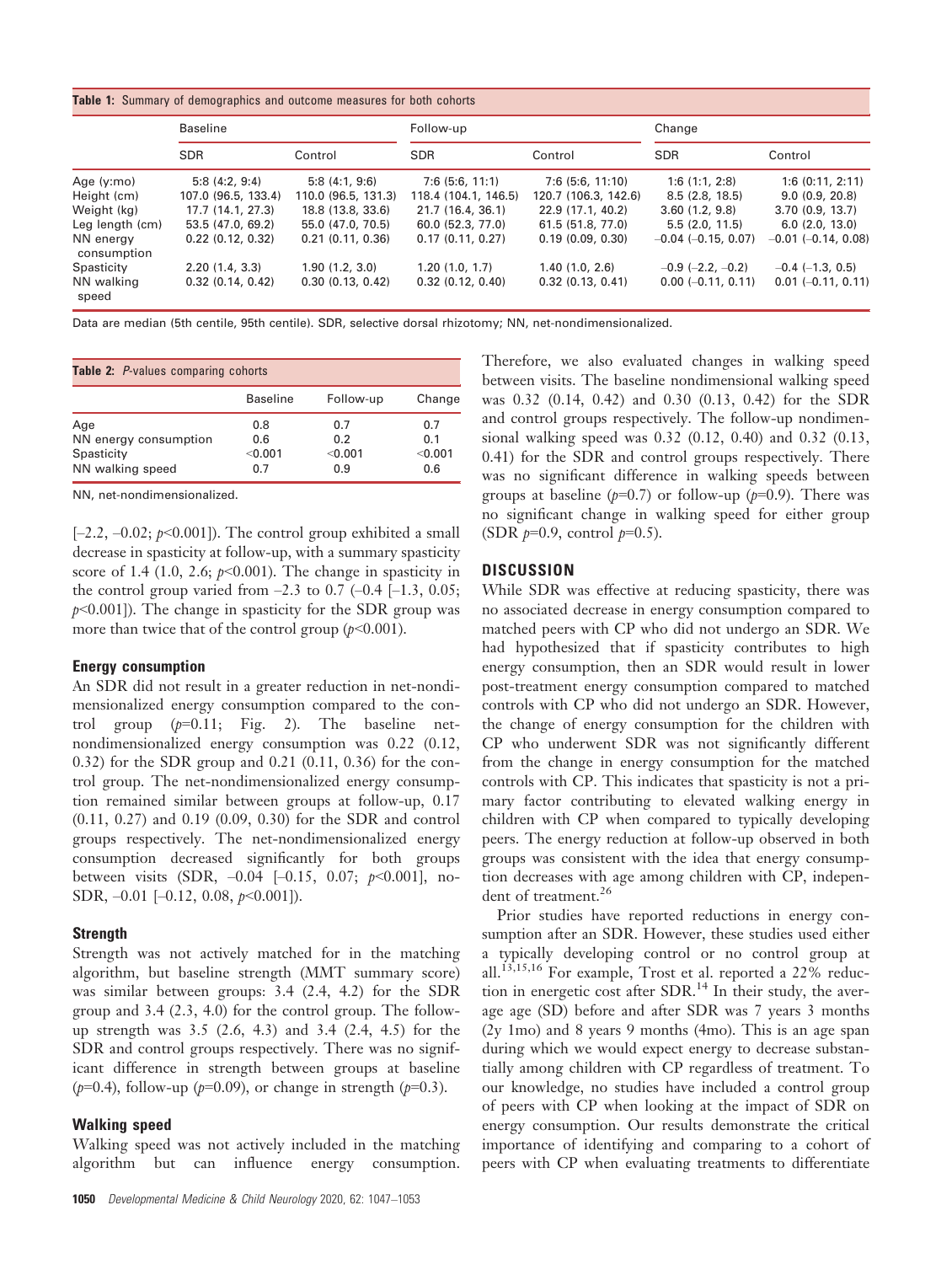

Figure 2: Spasticity and net-nondimensionalized (NN) energy consumption for children with cerebral palsy (CP) who underwent a selective dorsal rhizotomy (SDR) and matched peers with CP who did not undergo SDR (control). (a) Baseline spasticity and NN energy consumption were similar between groups. Gray lines show normative values for typically developing (TD) peers from Gillette Children's Specialty Healthcare. (b) Spasticity and NN energy consumption decreased significantly at follow-up for both groups. The SDR cohort had a significantly greater decrease in spasticity compared to the no-SDR group, but a similar decrease in NN energy consumption. Bars represent distributions for each group including outliers (\*). [Colour figure can be viewed at wileyonlinelibrary.com]

whether observed changes are due to the treatment or natural development.<sup>27</sup>

There are a few possible explanations for why spasticity does not affect energy consumption: (1) the additional muscle activity from spasticity does not increase energy consumption; (2) the additional muscle activity from spasticity is not large enough to have a large effect; (3) the spasticity measured by the Ashworth score does not reflect the muscle activity during gait; or (4) other factors beyond spasticity are the primary contributors to the elevated energy consumption in individuals with CP. Other possible contributors to elevated energy consumption in children with CP include poor selective motor control,<sup>28</sup> excessive cocontraction for stabilization, $^{29}$  and altered muscle properties.<sup>30</sup> While SDR provides a platform to evaluate the impacts of spasticity, other strategies will be necessary to evaluate the relative importance of these other factors and to identify optimal strategies for reducing energy consumption for children with CP. This is critical, as physical fatigue is prevalent and hinders participation and quality of life among individuals with CP throughout their lifespan.<sup>3,31</sup>

This study analyzed retrospective data from clinical gait analysis, which, like any retrospective study, has certain limitations. Energy consumption in these analyses is measured from a 6-minute walk test that does not control walking speed, mood, or other possible confounding factors. These analyses are conduced barefoot, which may not represent energy consumption during activities of daily living. Previous research has shown no significant difference in oxygen consumption between walking barefoot or with shoes.<sup>32</sup> We matched our groups by baseline spasticity, age, and energy

consumption. Walking speed was not actively matched, but we found no significant difference in speed between groups at baseline or follow-up. We limited the difference in time between visits for matched pairs to a maximum of 18 months. This resulted in a similar time between visits for both groups, and we found the results were insensitive to the selected threshold. We did not control for other surgeries that occurred between visits. Post hoc examination showed that 9% of the SDR group and 36% of the controls had orthopaedic surgery. Additionally, 7% of the SDR group and 29% of the controls received botulinum neurotoxin A (BoNT-A) injections. While BoNT-A may also impact spasticity, prior research has demonstrated that BoNT-A injections result in small and transient effects on spasticity. In a placebo controlled trial, BoNT-A provided minimal advantage compared to placebo at 4 and 6 weeks as measured by the Ashworth Scale (~0.25 reduction lower than placebo), and no advantage at 2, 4, 6, 8, or 12 weeks as measured by the Tardieu scale.<sup>33</sup> A recent systematic review of long-term effects of SDR also showed the long-term effect of SDR on spasticity is unclear, with many studies reporting additional spasticity treatment.<sup>34</sup> Results were similar between cohorts that either received or did not receive orthopaedic surgery or BoNT-A injections. There are concerns that SDR may cause weakness, and that this weakness may lead to increases in energy that could offset decreases from spasticity reduction. However, prior research has documented either no change or an increase in strength after  $SDR$ <sup>35-38</sup> We similarly found no significant changes in strength between visits for either group using values from MMT during the physical exam. MMT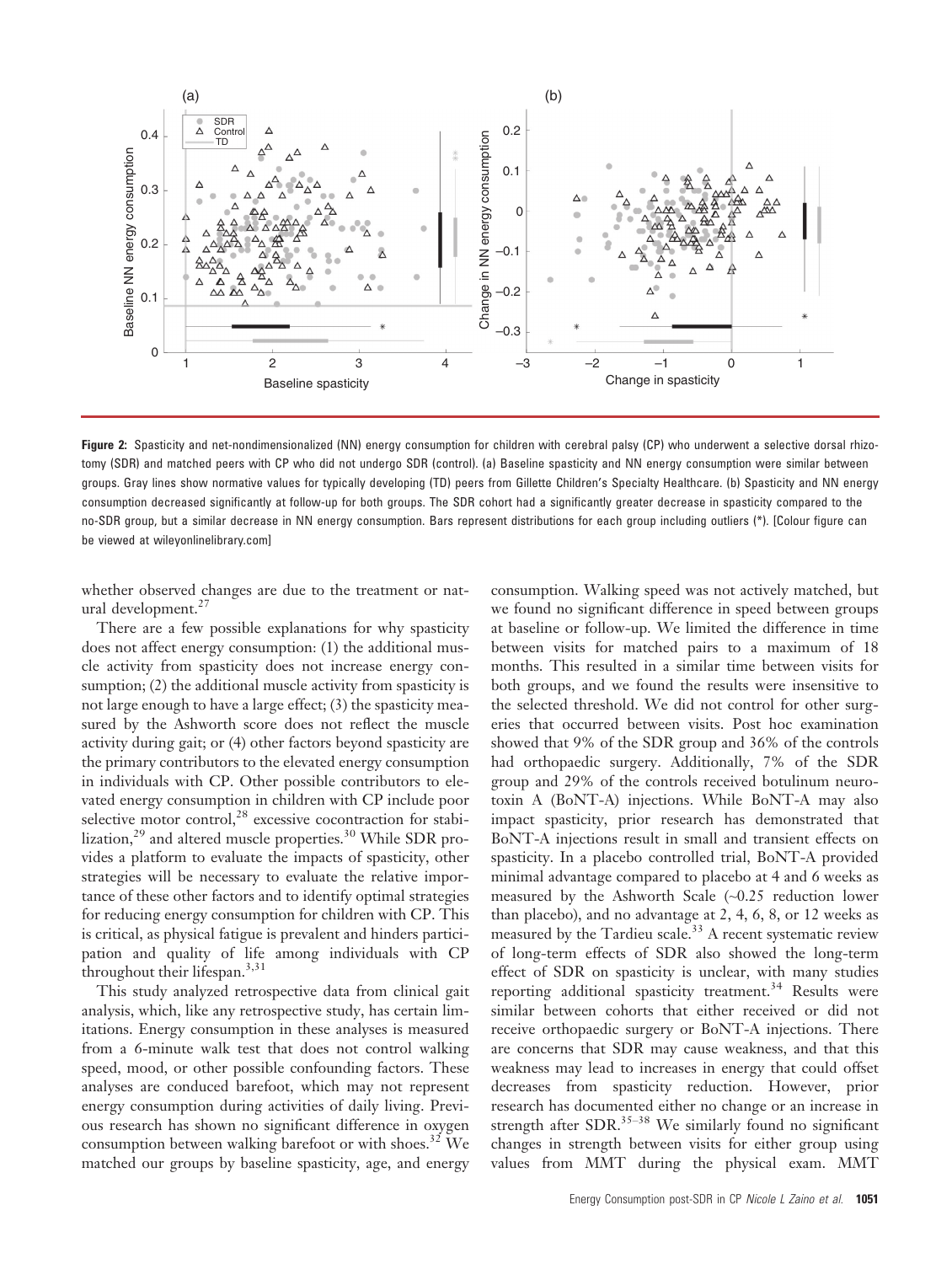provides limited precision for strength measurements, but is the most common strength measurement used in the clinic.

# **CONCLUSIONS**

Spasticity was significantly reduced for individuals with CP who underwent an SDR compared to matched peers with CP, but energy consumption was not different between groups. These results demonstrate that spasticity has minimal impact on the high energy consumption observed among children with CP. Both groups demonstrated a reduction in spasticity and energy consumption between visits, likely reflecting changes due to development. Selecting appropriate control groups is critical for research involving children with CP to account for changes in function due to age, development, and other factors. While SDR is often suggested to reduce spasticity and improve energy, clinicians and families should understand that this procedure does not improve energy consumption during walking.

# ACKNOWLEDGMENTS

We thank the staff and clinicians at the James R Gage Center for Gait and Motion Analysis at Gillette Children's Specialty Healthcare for their assistance and feedback in preparing this research. This work was funded by the National Institute of Neurological Disorders and Stroke of the National Institutes of Health (grant number R01 NS091056); and the National Science Foundation Graduate Research Fellowship (grant number DGE-1762114). The authors have stated that they had no interests that might be perceived as posing a conflict or bias.

#### **REFERENCES**

- 1. Odding E, Roebroeck ME, Stam HJ. The epidemiology of cerebral palsy: incidence, impairments and risk factors. Disabil Rehabil 2006; 28: 183–91.
- 2. Colver A, Fairhurst C, Pharoah POD. Cerebral palsy. Lancet 2014; 383: 1240–9.
- 3. Jahnsen R, Villien L, Stanghelle JK, Holm I. Fatigue in adults with cerebral palsy in Norway compared with the general population. Dev Med Child Neurol 2003; 45: 296–303.
- 4. Schwartz MH, Koop SE, Bourke JL, Baker R. A nondimensional normalization scheme for oxygen utilization data. Gait Posture 2006; 24: 14–22.
- 5. Bolster EAM, Balemans ACJ, Brehm MA, Buizer AI, Dallmeijer AJ. Energy cost during walking in association with age and body height in children and young adults with cerebral palsy. Gait Posture 2017; 54: 119– 26.
- 6. Waters RL, Mulroy S. The energy expenditure of normal and pathologic gait. Gait Posture 1999; 9: 207–31.
- 7. Duffy CM, Hill AE, Cosgrove AP, Carry IS, Graham HK. Energy consumption in children with spina bifida and cerebral palsy: a comparative study. Dev Med Child Neurol 1996; 38: 238–43.
- 8. Norman JF, Bossman S, Gardner P, Moen C. Comparison of the energy expenditure index and oxygen consumption index during self-paced walking in children with spastic diplegia cerebral palsy and children without physical disabilities. Pediatr Phys Ther 2004; 16: 206–11.
- 9. Rose J, Gamble JG, Burgos A, Medeiros J, Haskell WL. Energy expenditure index of walking for normal children and for children with cerebral palsy. Dev Med Child Neurol 1990; 32: 333–40.
- 10. Lance JW. Pathophysiology of spasticity and clinical experience with baclofen. In Spasticity: disordered motor control. Chicago: Year Book Medical Publishers, 1980: 185–203.
- 11. Olgiati R, Burgunder JM, Mumenthaler M. Increased energy cost of walking in multiple sclerosis: effect of spasticity, ataxia, and weakness. Arch Phys Med Rehabil 1988; 89: 846–9.
- 12. Tedroff K, Löwing K, Jacobson DN, Åström E. Does loss of spasticity matter? A 10-year follow-up after

selective dorsal rhizotomy in cerebral palsy. Dev Med Child Neurol 2011; 53: 724–9.

- 13. Wang KK, Munger ME, Chen BP, Novacheck TF. Selective dorsal rhizotomy in ambulant children with cerebral palsy. J Child Orthop 2018; 12: 413-27.
- 14. Trost JP, Schwartz MH, Krach LE, Dunn ME, Novacheck TF. Comprehensive short-term outcome assessment of selective dorsal rhizotomy. Dev Med Child Neurol 2008; 50: 765–71.
- 15. Nicolini-Panisson RD, Tedesco AP, Folle MR, Donadio MVF. Selective dorsal rhizotomy in cerebral palsy: selection criteria and postoperative physical therapy protocols. Rev Paul Pediatr 2018; 36: 100–8.
- 16. Carraro E, Zeme S, Ticcinelli V, et al. Multidimensional outcome measure of selective dorsal rhizotomy in spastic cerebral palsy. Eur 7 Paediatr Neurol 2014; 18: 704–13.
- 17. Thomas SS, Buckon CE, Piatt JH, Aiona MD, Sussman MD. A 2-year follow-up of outcomes following orthopedic surgery or selective dorsal rhizotomy in children with spastic diplegia. *J Pediatr Orthop B* 2004; 13: 358-66.
- 18. Schwartz MH, Rozumalski A, Trost JP. The effect of walking speed on the gait of typically developing children. *J Biomech* 2008; 41: 1639-50.
- 19. Hägglund G, Wagner P. Development of spasticity with age in a total population of children with cerebral palsy. BMC Musculoskelet Disord 2008; 9: 150.
- 20. Hinton GE. Reducing the dimensionality of data with neural networks. Science 2006; 313: 504–7.
- 21. Møller MF. A scaled conjugate gradient algorithm for fast supervised learning. Neural Netw 1993; 6: 525–33.
- 22. Rozumalski A, Schwartz MH. Crouch gait patterns defined using k-means cluster analysis are related to underlying clinical pathology. Gait Posture 2009; 30: 155–60.
- 23. Pandyan AD, Johnson GR, Price CI, Curless RH, Barnes MP, Rodgers H. A review of the properties and limitations of the Ashworth and modified Ashworth Scales as measures of spasticity. Clin Rehabil 1999; 13: 373–83.
- 24. Brockway JM. Derivation of formulae used to calculate energy expenditure in man. Hum Nutr Clin Nutr 1987; 41: 463–71.
- 25. Hof AL. Scaling gait data to body size. Gait Posture 1996; 3: 222–3.
- 26. Kamp FA, Lennon N, Holmes L, Dallmeijer AJ, Henley J, Miller F. Energy cost of walking in children with spastic cerebral palsy: relationship with age, body composition and mobility capacity. Gait Posture 2014; 40: 209–14.
- 27. O'Sullivan R, Leonard J, Quinn A, Kiernan D. The short-term effects of selective dorsal rhizotomy on gait compared to matched cerebral palsy control groups. PLoS One 2019; 14: e0220119.
- 28. Schwartz MH, Rozumalski A, Steele KM. Dynamic motor control is associated with treatment outcomes for children with cerebral palsy. Dev Med Child Neurol 2016; 58: 1139–45.
- 29. Damiano DL, Martellotta TL, Sullivan DJ, Granata KP, Abel MF. Muscle force production and functional performance in spastic cerebral palsy: relationship of cocontraction. Arch Phys Med Rehabil 2000; 81: 895– 900.
- 30. Lieber RL, Roberts TJ, Blemker SS, Lee SSM, Herzog W. Skeletal muscle mechanics, energetics and plasticity. J Neuroeng Rehabil 2017; 14: 108.
- 31. Gross PH, Bailes AF, Horn SD, Hurvitz EA, Kean J, Shusterman M. Setting a patient-centered research agenda for cerebral palsy: a participatory action research initiative. Dev Med Child Neurol 2018; 60: 1278–84.
- 32. Divert C, Mornieux G, Freychat P, Baly L, Mayer F, Belli A. Barefoot-shod running differences: shoe or mass effect? Int J Sports Med 2008; 29: 512-8.
- 33. Allergan Inc. Clinical study report NCT01603628: BOTOX<sup>®</sup> treatment in pediatric lower limb spasticity. 2018. Report No.: ClinicalTrials.gov Identifier: NCT01603628. Available from: [https://media.allergan.c](https://media.allergan.com/actavis/actavis/media/allergan-pdf-documents/product-prescribing/20190620-BOTOX-100-and-200-Units-v3-0USPI1145-v2-0MG1145.pdf) [om/actavis/actavis/media/allergan-pdf-documents/prod](https://media.allergan.com/actavis/actavis/media/allergan-pdf-documents/product-prescribing/20190620-BOTOX-100-and-200-Units-v3-0USPI1145-v2-0MG1145.pdf) [uct-prescribing/20190620-BOTOX-100-and-200-Units](https://media.allergan.com/actavis/actavis/media/allergan-pdf-documents/product-prescribing/20190620-BOTOX-100-and-200-Units-v3-0USPI1145-v2-0MG1145.pdf)[v3-0USPI1145-v2-0MG1145.pdf](https://media.allergan.com/actavis/actavis/media/allergan-pdf-documents/product-prescribing/20190620-BOTOX-100-and-200-Units-v3-0USPI1145-v2-0MG1145.pdf) (accessed 26 March 2020).